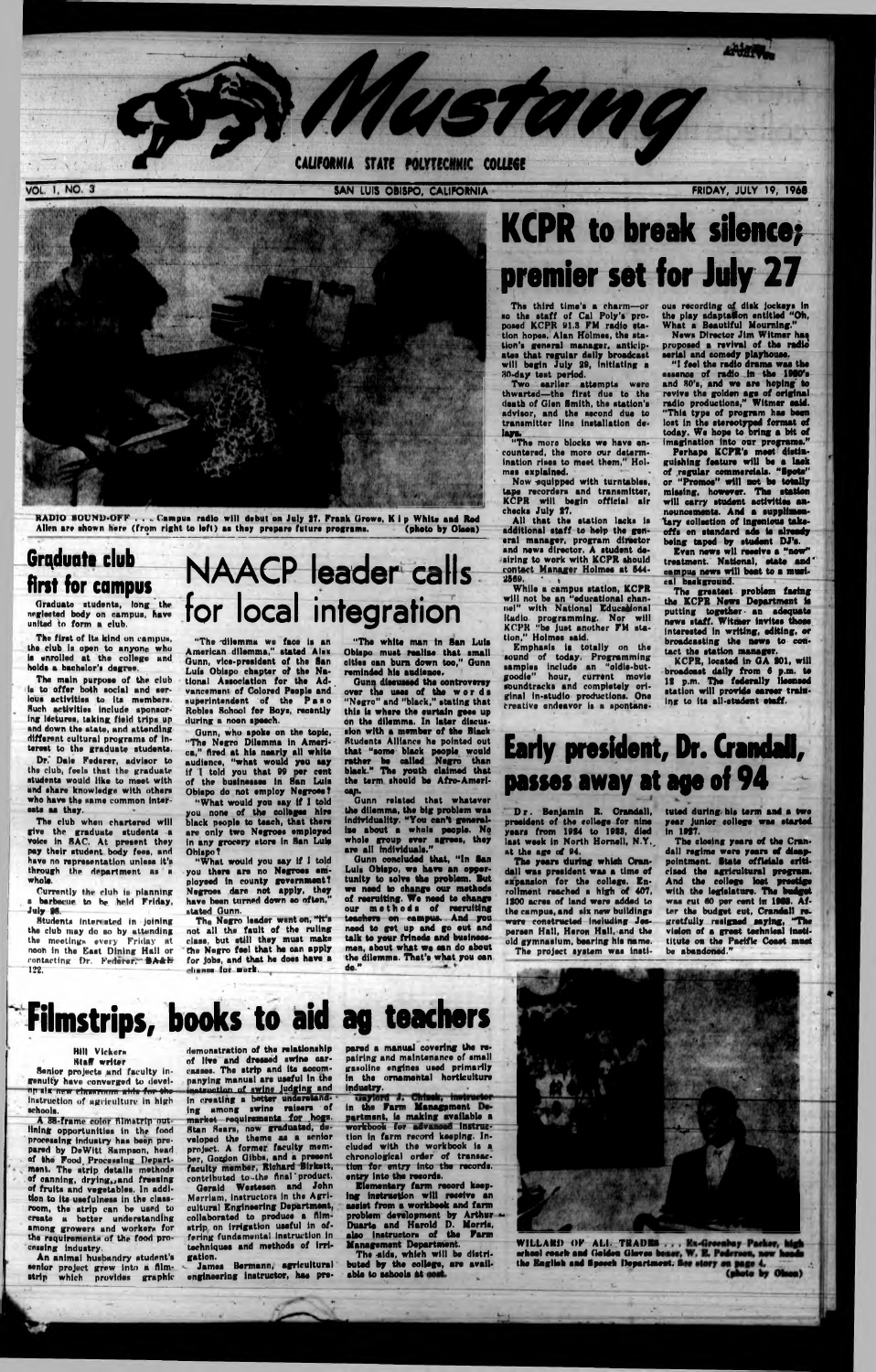**Page** 2 **Mustang Friday, July ly,** *^*

# **End to 20-year dream: college union building**

A 20 year-old dream is finally becoming a reality.

noon speakers program. Julian A. McPhee started planning for the facility in the 1930's. All the profits from the bookstore have been layed aside for a permanent location. At present, the bookstore has a nest egg of three quarter million dollars, to be put toward their new home in the C.U. Building.

The dream is the Julian A. Mc-Phee College Union Building. The college union building has been in the planning, stages for almost 20 years according to Doug Gerard, associate dean of i faculty planning. Gerard spoke before a small but receptive audience last week as part of the

The building now going up between the Dining Hall and Administration Building is the result of the work of hundreds of students and faculty members. They tried to decide the best Hype of facility in respect to the town, transportation situation, and resident students. These people came up with a documented description of what the building should look like. Every detailfrom lighting to the size of the looms was included in the final manuscript, Gerard said.

The document was given to a Senior Architecture Design Class in 1963, and 18 different drawings began to form. Six drawings were chosen from the 18 and from these six, models were

The expected completion date for the building in October 1960, according to Gerard.

The structure will have two levels, the top for business of- ' fices and conference rooms, and the bottom for game rooms. Housed in the building will be u 10 lane bowling alley, 12 billiard tables, lounges, dnce rooms, a burger ar, KCPR (campus radio), the Bookstore, a barber shop, Student Body offices, the SAC room, and hopefully' a bank.

constructed to get an idea of what the building would look like.

### **Honor student awarded first** Disneyland tour **Julian McPhee Scholarship**

The next step was convincing the people the students wanted the building. A general vote was taken and the student body voted  $91\%$  in favor of the C.U. Building, even if it meant paying a small fee toward its completion. The C.U. fee of \$4.00 a quarter was initiated in the Fall of 1960.

It was hoped that the building would be under construction at this time, but there was a two year delay in getting funds from the federal government.

Operation costs for the first five years will be one-third of n million dollars, which includes salaries, utilities, custodial ser. vices, etc. This cost will come from student fees, and 46% of it will come from the billiard tables, howling alley, barber shop, burger bur, and the bunk. If things go as planned the C.U. building may be self-supporting in 16 years, Gerard concluded.

Want to take a trip to the moon,—Sail down the .Barbery Coast, or bobsled down the Matterhorn?

The Summer Program Commit tee Is offering a chance to do this and much more. The Committoo is planning a tour of Disney. land July 26 • 27.

The trip to "the magical kingdom" will start in front of the TCU building at 5:30 p.m. Friday, July 26, and will spend the night at Cal State Fullerton or in s motel. Saturday will be spent uploring Walt Disney's, "world of fantasy."

Terry Rudkin, of 866 N. Oak Avc. Fillmore Calif, is the first recipient of the Julian A. McPhee award.

> School teachers and counselors throughout Cnlifornia have participated in two workshops in student counseling and guidance given by the Education Depart-

Rudkin, a senior agriculture business management student, was selected for the honor by the Scholarship Committee of the college.

Rudkin has previously won many honors available to college students. He has been chairman of Poly Royal, the annual open house at the college, which has drawn 60,000 visitors each year.

The awardee's academic record is outstanding. He has been on the Dean's List each quarter and on the President's List each year

**\* Custom Picture**



WORKERS START . . . laying the foundation for the Julian A. McPhee College Union Building.<br>The structure is expected to be completed by October 1969. (Photo by Olson) The structure is expected to be completed by October 1969.

**with that magic touch**

of his college course. He is a member *of* Phi Kappa Phi national honor society. His grade point average at the college has been 3.62.

In ROTC work, Rudkin received the Distinguished Military Student Award and the Association of the United States Army ROTC medal at the recent President's Review of the Cal Poly unit.

He was the winner *of* the Outstanding Agriculture Student Award, held a Sears-Roebuck Scholarship for two years, a Leopold Wrasse Scholarship of \$600 for two years, nnd is a member of Alpha Zetg national honorary agricultural fraternity and Blue Key national honorary service fraternity.

The Julian A. McPhee award of \$160 is to be made each year to Polytechnic College, San Luis Obispo, and one student at Cali-Kellogg-Voorhis. Recipients arc outstanding students w.ho arc members of the junior, senior, or fifth year classes who have attended the college for a tleast six quarters as a full-time student.



A. McPhee award trust.

Cost for the trip is \$18-11 and includes transportation, room, and ticket book for Disneyland.

Reservations for the tow must be made before Tuesday, July 28. For further information cull 646-2476.

#### Educators gather

Varenhorst, a consulting psychologist for the Palo Alto Public Schools, concentrated on the uw of life career and parent-eMM games in guidance end today.

The second given by Dr. Harry Scales, a member of the faculty of the Education Department, consisted of counseling potential

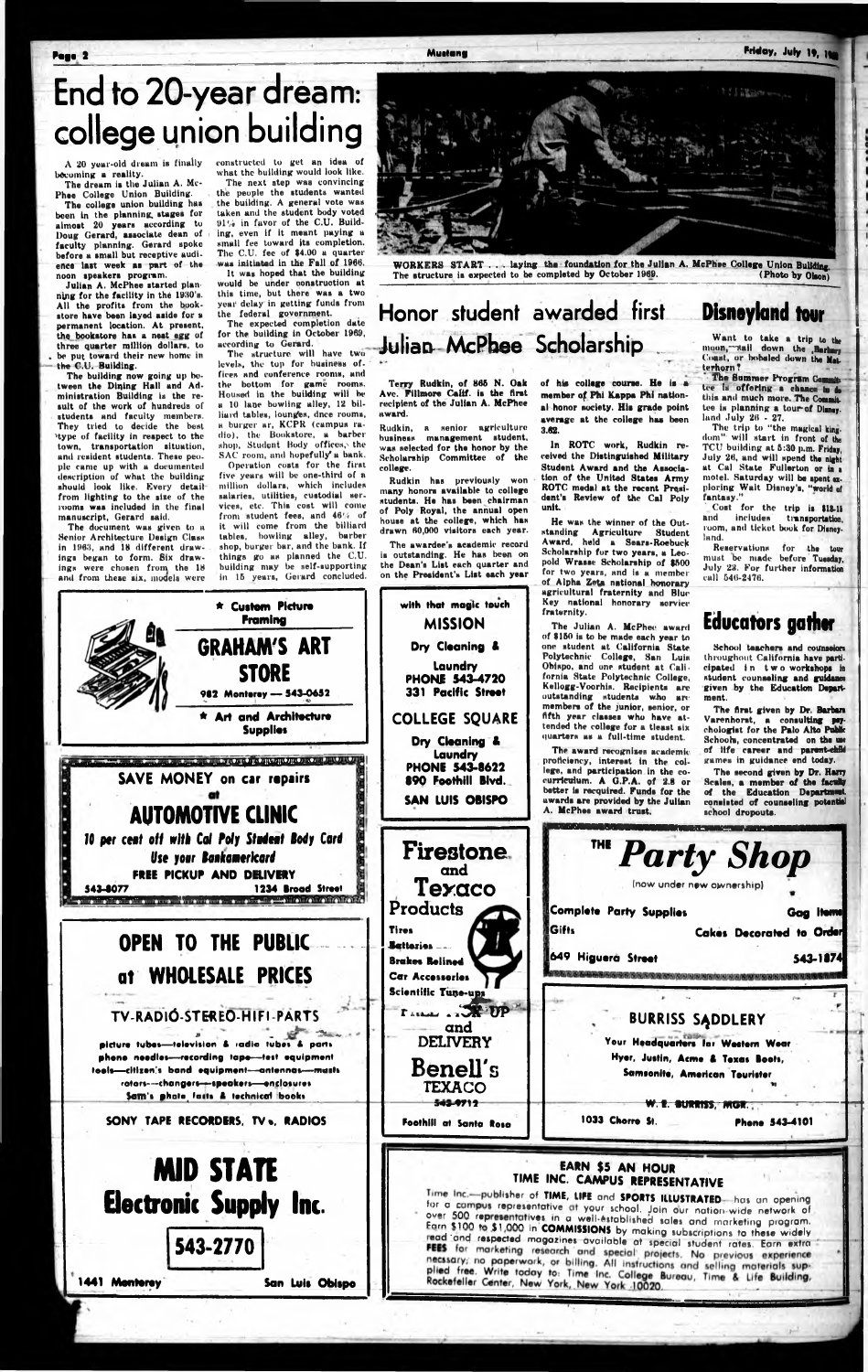**Priday, July 19, 1968** 



| DITOR-IN-LITIEF<br><b>ANAGING EDITOR</b>                                   | <b>RING LUCUIO</b><br><b>Cheryl Slabey</b> |        |
|----------------------------------------------------------------------------|--------------------------------------------|--------|
| <b>HOTO EDITOR</b>                                                         | <b>Jerry Olson</b>                         |        |
| <b>DVERTISING MANAGER</b>                                                  | <b>Ginny Rood</b>                          | MEMBER |
| DVISOR<br>Are take Horsendaluh John Boundale, Bakk Sailker, and Att by the | <b>Bront Keetch</b>                        |        |

### Poly senior develops new building material

#### by Robb Seibly

A thesis written by a senior in business administration at Cal Poly has developed into a profitable business and a product that may be a major breakthrough in the building materials field.

An entirely new type of home insulation came into being when Albert Lawrence of Santa Maria began his thesis project on establishments of a home insulation business. He found that insulations being in many homes today left something to be desired.

That realization led to considerable experimentation that resulted in the new insulation. which does more than provide longer protection against fire. It also repels insects and rodents, extinguishes flames, and is, itself, fireproof.

Lawrence demonstrates its protective and flameproof qualities by holding a copper blot cradled on an inch-thick pad of the new, product in the palm of his hand and heating the metal with a blow torch until it becomes molten.

The Cal Poly senior has been marketing his product on an experimental basis in the Santa Maria area since early this year.

Although some of the materials and chemicals he uses are more expensive than those used in similar building insulations, he is able to manfacture and install it in homes at a cost as much as 25 percent lower than other products presently available.

This is possible because Lawrence buys his chemicals and other materials from their manufacturers in large quantities and stores them in bulk. He delays the



process of mixing until they are loaded into a custom-built truck used to apply the insulation.

Lawrence has already bagun<br>making arrangements for franchising his new product in other parts of California and hopes eventually to market it throughout the nation.

Although the 45-year-old college senior readily admits that he is not the first to use several of the materials and chemicals contained in his new product in insulation, he has found that the combination he uses provides longer-lasting and safer protection than other insulations.

. "This is because they are nonvolatile, virtually non-corrosive, and graatly reduce the amount<br>of moisture absorbed out of the air," Lawrence explains.

Yet another chemical being used in the new insulation makes it non-compustable after the varjous chemicals it contains have been dissipated.

Lawrence credits two faculty members of Cal Poly's Business Administration Department with valuble assistance in getting his new venture off the ground. Col, William Boyce is faculty advisor for the 75-page senior thesis paper being written on the project and John Trammell assisted with marketing aspects of the project.

\$295 JET CHARTER FLIGHT TO EUROPE 22 - Los Angeles to London Aug.

Sep. 20 - Amsterdam to Los Angeles 4 weeks for you and/or your famlly-Club membership not required Sierra Travel, Inc. (213) 274-0720 9875 Santa Monica Blvd., Bovorty. Hills, California

## **SUNSET MAGAZINE**

Colophone St

**An Luis** Of

has beginning position for recent graduate with training and experience in writing and an interest in one or more of four editorial fields. Please write outlining resume of self and salary required to Lane Magazine and Book Company, Menlo Park, California  $94025. -$ 

# Future Farmer officers elected, female sodbusters now admitted

"Integrating of women into the Future Farmers of America" and the election of new officers were principal topics at the Annual California Agriculture Association meeting here during the month of June.

How the female Future Farmers of America, who were offically admitted on July 1, would participate in field trips, at agricultural events, and the type of uniform they should wear, received a great amount of discussion, It was decided that these women<br>could function normally in all of the agriculture programs.<br>Frank Lawhorn of Visalia was

elected to preside over the association for the 1968-69 year. He will be assisted by Earl Penix of Hartnell College, Salinas, vice president; Ed Leal from Thomas Dowey High School, Modasto, in Orange County will serve as treasurer.

treasurer.<br>
During the conference teachers,<br>
principals, and superintendents<br>
from 237 high schools through-<br>
out California attended profes-<br>
sional improvement sessions<br>
which brought them up to date on classroom teaching techniques. Agricultural instructors were

informed of the latest developements in agricultural education

recommend a program of acquisi-

The campus library has de-

past, the funds awarded in '66

and '67 were spent for special reference materials. The grants

have been made under Title II-A of the Federal Higher Education

tion for the grants.

Act of 1965.

by Dr. Orville Thompson, from<br>the University of California at Davis, and Gary H. McLeod of Berkeley, representing the state-<br>wide study of vocational education liason committee. These instructors attended professional improvement meetings which ill-<br>ustraed the use of visual and inatructional materials for the use in classrooms.

In classrooms.<br>
Keynoting the conference was<br>
Wesley P. Smith, state director<br>
tor of vocational education, speaking on the forward direction agricultural programs have taken in the last four years; Eric Thor, University of California extension economist, relating his expectations of "Agriculture for the Next Quarter Century"; D. E. Coggin, Ford Motor Company, discussing "Agriculture in the year 2000, and Stacey<br>Grange, a Visalia rancher, who<br>provided a farmers viewpoint of the world.

During the final meeting, H. H. Burlingham, teacher-trainer at<br>Cal Poly since 1948, received the<br>National Vocational Agricultiral<br>Teachers Association citation in recognition of his outstanding agricultural.

### Library snarfs up on two fed grants

Happiness is receiving \$22,170 for development of the college library.

President Robert E. Kennedy has announced the receipt of two federal grants received from the Department of Health, Education, and Welfare in Washington.

and weither in washing on.<br>The college received a basic<br>grant of \$5,000, plus a supplemental grant to the tune of<br>\$18,170. The Faculty Library<br>Committee, consisting of two<br>faculty members from each of the instructional schools, has been requested by Dean Clyde Fisher to



Sail Cloth is a breezy, rugged new summer shirting that has great body, great durability. A canvas weave in a new shirting weight, Sail Cloth is cool, won't wilt, finishes the